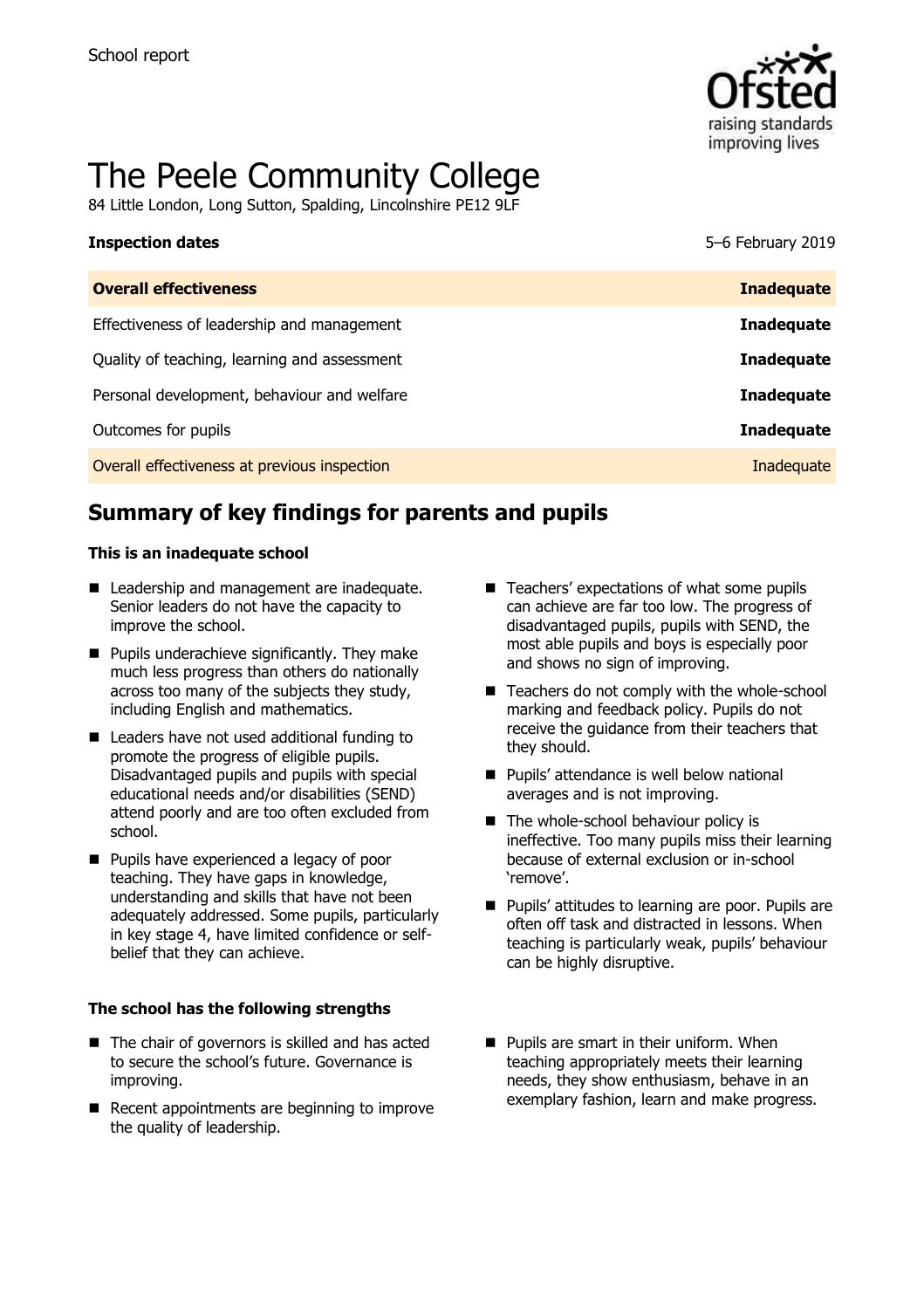

# **Full report**

In accordance with section 44(1) of the Education Act 2005, Her Majesty's Chief Inspector is of the opinion that this school requires special measures because it is failing to give its pupils an acceptable standard of education and the persons responsible for leading, managing or governing the school are not demonstrating the capacity to secure the necessary improvement in the school.

### **What does the school need to do to improve further?**

- Ensure that strong senior leadership is in place and that leaders have the required skills, knowledge and expertise to improve the school effectively and at the pace that is needed and that pupils deserve.
- Ensure that the use of the funding intended for those pupils who are disadvantaged or pupils with SEND has a positive impact on the attendance and achievement of these pupils.
- **IMPROVE the quality of teaching and thereby pupils' outcomes, particularly those of** boys, disadvantaged pupils, pupils with SEND and the most able, by ensuring that all teachers:
	- appropriately plan learning to meet pupils' needs effectively
	- consistently follow the agreed marking and feedback policy
	- ensure that the gaps in pupils' knowledge, understanding and skills are identified and then promptly addressed
	- ensure that pupils receive appropriate challenge and make the progress of which they are capable.
- Improve pupils' personal development, behaviour and welfare, by ensuring that:
	- an effective behaviour policy is in place and followed consistently by all staff
	- in-school 'remove' is used wisely and does not lead to a loss of learning time for pupils
	- pupils' absence, persistent absence and temporary exclusions, particularly of disadvantaged pupils, boys and pupils with SEND, are reduced.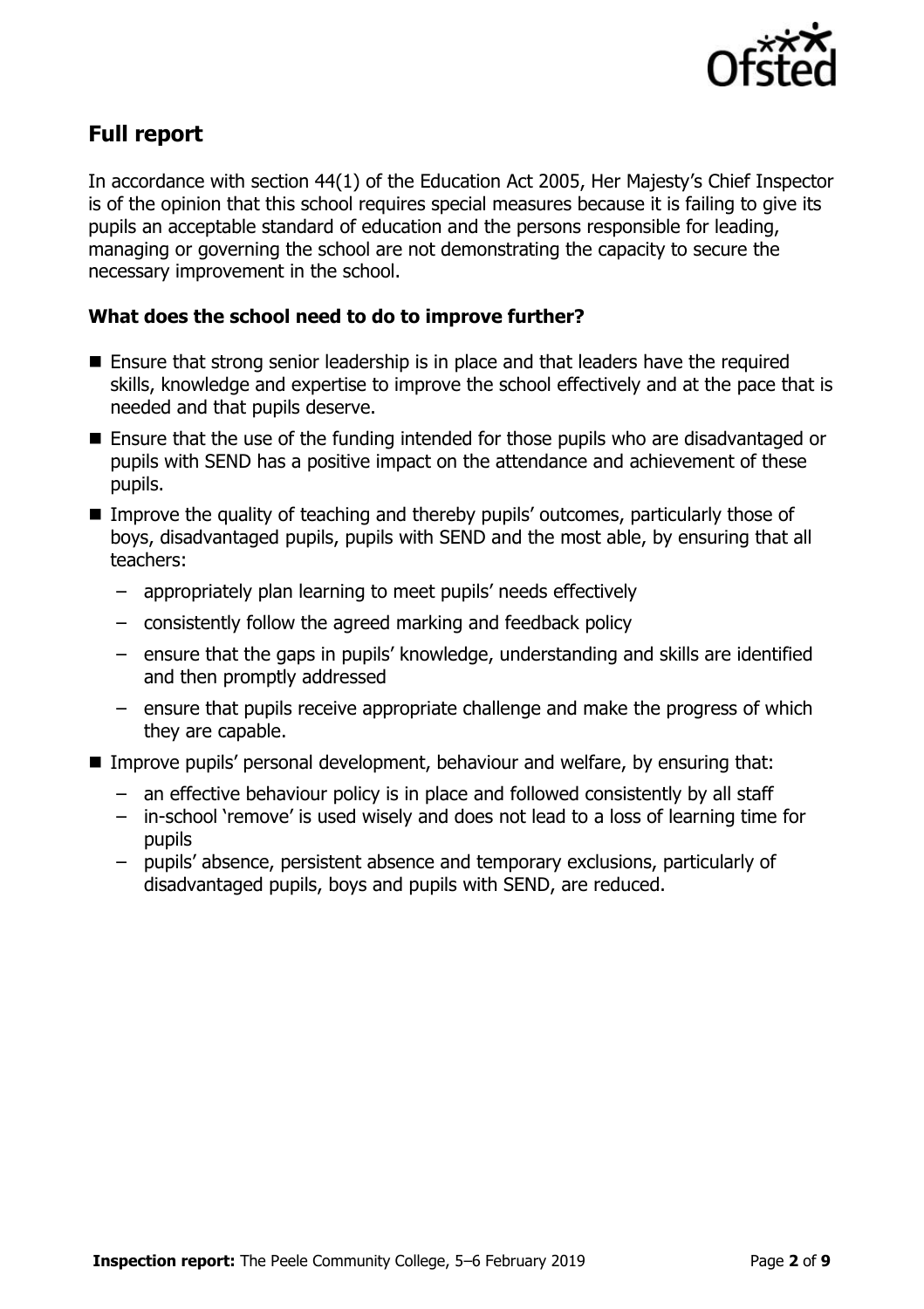

## **Inspection judgements**

### **Effectiveness of leadership and management Inadequate**

- Senior leaders have failed to improve the school. Pupils' outcomes, attendance and exclusions have worsened under their leadership.
- Leaders have an accurate view of aspects of the provision. They recognise that the quality of teaching, learning and assessment and pupils' outcomes are inadequate. However, their plans for improvement lack the necessary urgency, focus and precision. Actions to improve the school have been implemented too recently or have had limited impact.
- Leaders have failed to ensure that external funding to support disadvantaged pupils and pupils with SEND helps them to succeed at school. These groups of pupils make significantly poor progress in all year groups. They fail to attend school regularly. They are too often excluded from school.
- The curriculum does not prepare pupils for the next stage in their learning. By the end of key stage 3 in Year 8, they do not reach the standards needed to be well prepared for study at key stage 4. Some key stage 4 pupils, including the most able, do not study an appropriate range of subjects, at the appropriate depth, to ensure that they achieve their potential.
- Leaders have successfully appointed subject specialists to the school, including subject leaders. These leaders, particularly the leaders for special educational needs, English and teaching and learning, have great enthusiasm for the school and an ambition to improve pupils' achievement. However, these developing leaders do not receive the strategic, senior line management or the support they require or deserve.
- Leaders have ensured more regular professional development opportunities for all staff. Teachers share good practice in school and with teachers in partner schools. These opportunities are welcomed, but too little is done to make sure that this training has a positive impact on improving the quality of teaching overall. Although there are pockets of stronger practice, the quality of teaching, learning and assessment is inadequate.
- Leaders are beginning to use additional catch-up funding more effectively to support pupils who have previously fallen behind with their literacy and numeracy skills.
- The new leader for spiritual, moral, social and cultural education is successfully ensuring an appropriate programme. Pupils benefit from a wide variety of opportunities to develop their awareness, understanding and appreciation of life in modern Britain. Inspectors observed an inspiring assembly on the theme of 'child soldiers'. Pupils said that this helped them appreciate how lucky they are to live in a democracy and to have the right to an education.
- Following a period of turbulence and extreme staffing difficulty, the headteacher has now ensured a stable and skilled staff. However, this process took too much energy and time away from the school's overall improvement.
- Senior leaders, particularly the headteacher, have received poor support and challenge from the local authority. This has improved markedly very recently.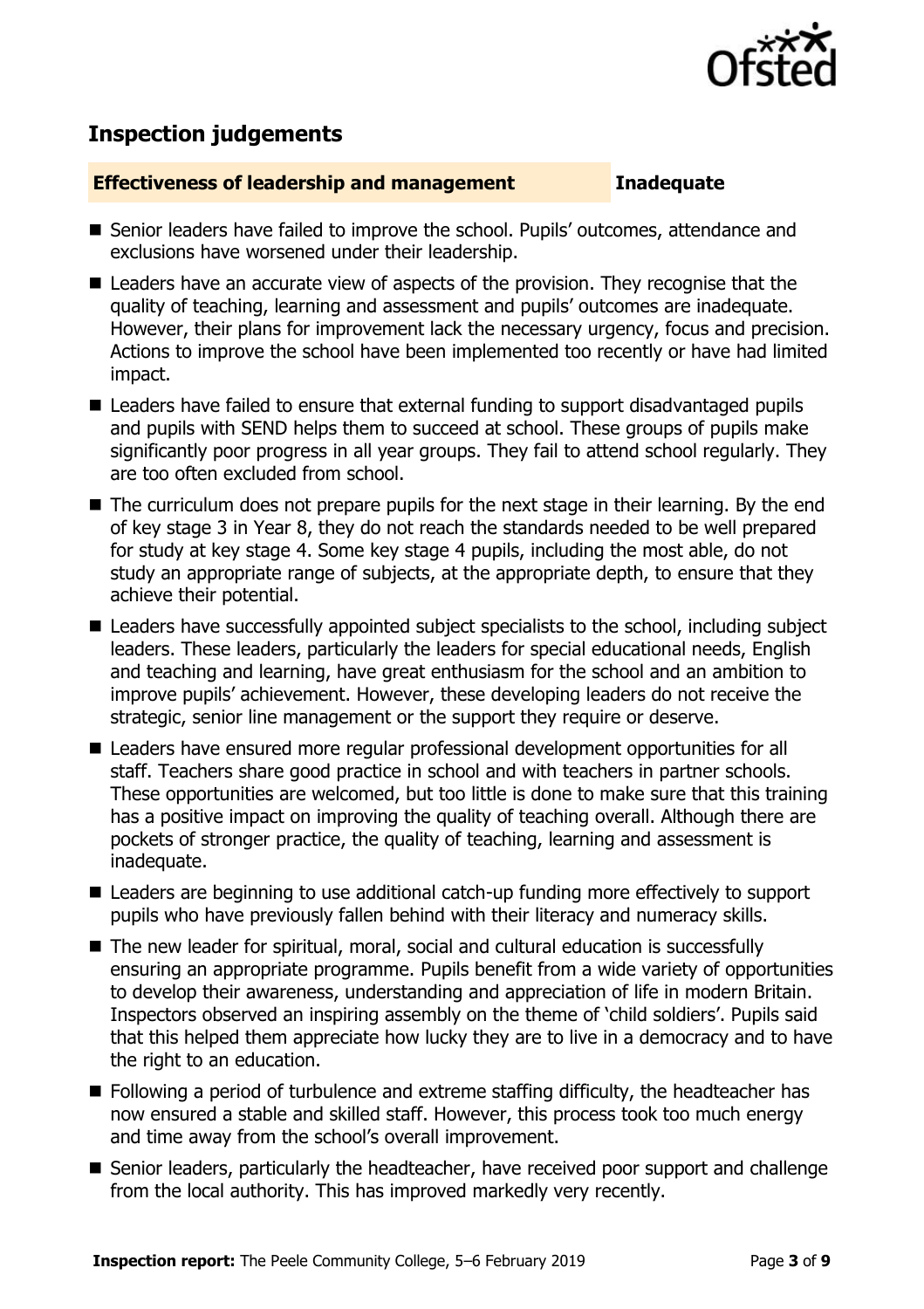

- The process to convert the school to an academy has been protracted. This has had a negative impact on the school's improvement.
- $\blacksquare$  It is recommended that the school should not appoint newly qualified teachers (NQTs).

### **Governance of the school**

- Governors have not provided sufficient challenge to ensure that leaders plan strategically to bring about rapid and sustained school improvement.
- Governors have not held leaders rigorously to account to ensure that the additional funding for disadvantaged pupils and pupils with SEND has a positive impact on these pupils.
- An external review of governance has been commissioned. Governors are rightly acting on the findings of this process.
- Governance, under the leadership of the new chair of governors, is improving. A core group of members of the governing body are skilled, know the school well and are determined to ensure improvement. The chair of governors recognises that not all members of the current governing body show the same commitment or skill. He is keen to address this.
- The chair of the governing body, relatively new to the role, provides strong strategic support to the school. Under difficult circumstances, his actions have aided the school's future, including changes to the membership of the governing body, an improved staffing structure and competent financial planning.

### **Safeguarding**

- The arrangements for safeguarding are effective.
- Leaders ensure that appropriate action is taken when any concerns arise. They maintain appropriate records of their concerns and involve external agencies when required.
- Leaders make sure that staff are trained so that they can identify risks to pupils, including risks from child sexual exploitation, issues related to the 'Prevent' duty and peer-on-peer abuse. Teachers were able to describe to inspectors the actions they would take if they were worried that a pupil was at risk or if a pupil disclosed an issue to them. Referral processes are well understood.
- Leaders have secure pupil safeguarding records. However, there are occasions when recruitment records are not comprehensive.

### **Quality of teaching, learning and assessment Inadequate**

- Teachers' expectations of what pupils can achieve are too low. Teachers do not routinely plan learning that effectively meets pupils' learning needs. Learning is too easy for some and far too challenging for others. This often leads to pupils' off-task and distracted behaviour, particularly pupils with SEND and the most able.
- **Pupils have experienced a legacy of poor teaching, leaving significant gaps in their**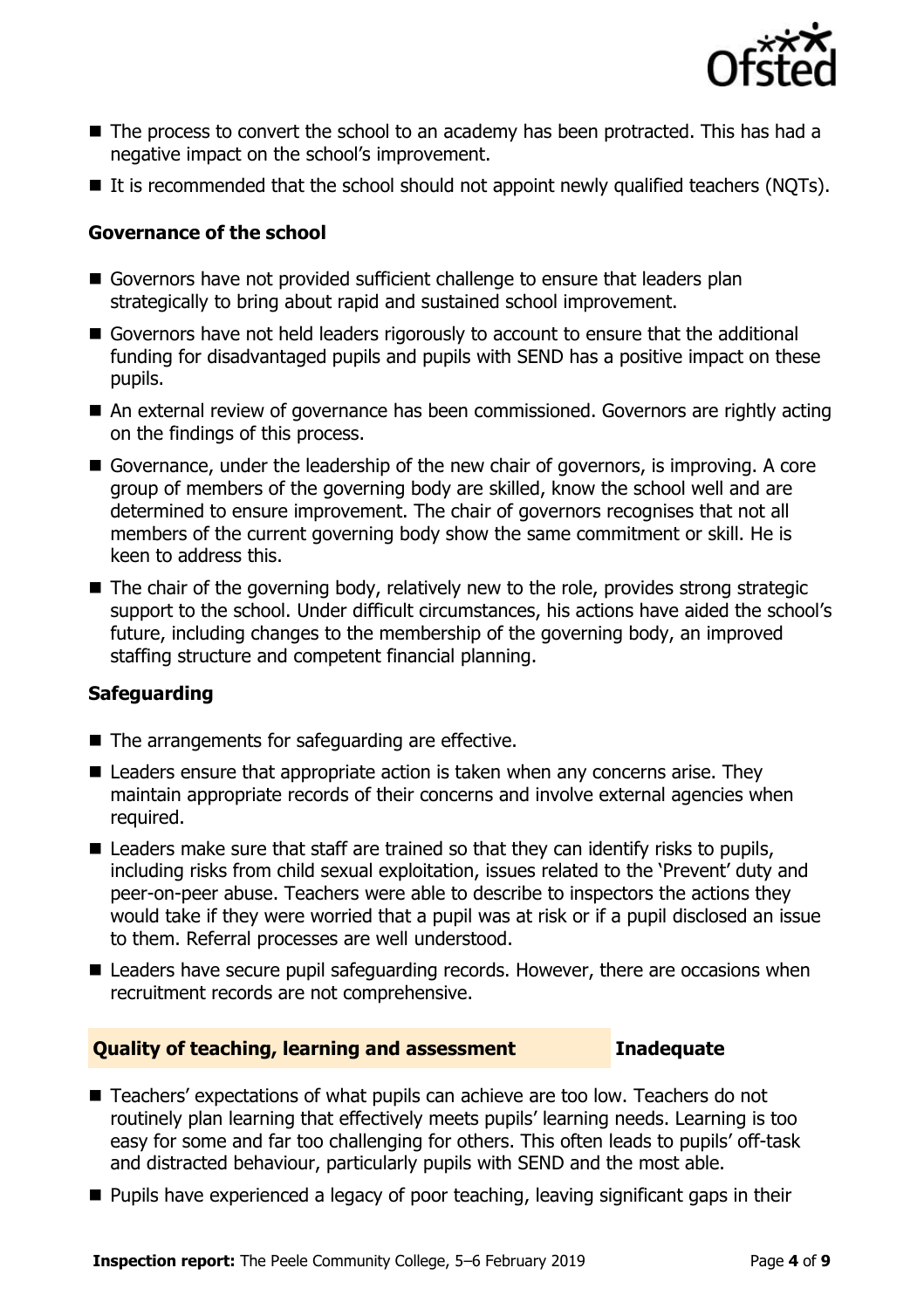

learning. Plans to support those who have fallen behind are not sharply enough focused, implemented or monitored. Too many pupils are not catching up and are not making sufficient progress.

- Teachers fail to apply the school's marking and feedback policies. Pupils are not receiving the guidance from teachers that they could. They continue with misconceptions or repeated errors, including in spelling and punctuation.
- Careless work is unchallenged by some teachers. Some pupils do not have suitable notes from which to learn or revise. Often, pupils' work is disorganised and inaccurate. Too regularly, worksheets are loose and badly stored. Work remains unfinished.
- The quality of teaching, learning and assessment across different subjects is inconsistent at best, and often poor. Pupils do not make progress as they should across a range of subjects, including English, mathematics and science.
- $\blacksquare$  There are some pockets of stronger practice in the school. When this is the case, teachers have good subject knowledge and use this well to plan pupils' progress. They provide clear explanations and have high expectations of pupils' capabilities. They demand high-quality work and motivate and enthuse pupils, who thrive in these lessons. Inspectors observed middle leaders exhibiting strong practice in science and English. Unfortunately, this level of practice is too infrequent.

### **Personal development, behaviour and welfare Inadequate**

### **Personal development and welfare**

- The school's work to promote pupils' personal development and welfare is inadequate.
- Many pupils do not have confidence or self-belief that they can achieve or be successful learners.
- Leaders provide pupils with a detailed and comprehensive programme of independent careers advice and guidance. Pupils participate in meaningful work experience and associated activities. However, pupils' options when they leave Year 11 are restricted because they underachieve at key stage 4.
- Pupils, staff, and parents and carers agree that incidents of bullying are rare and if they do occur, they are dealt with promptly and effectively.
- **Pupils take pride in their appearance. They are smart and, in this regard, are a credit to** their school.

### **Behaviour**

- The behaviour of pupils is inadequate.
- The whole-school behaviour policy is ineffective. It is inconsistently applied by teachers. Some teachers' expectations of pupils' behaviour and conduct in lessons are far too low. At times, pupils fail to fully engage in their learning. They are often off task, achieve very little and can be defiant.
- Pupils' attendance has been below national averages for too long. Leaders' information indicates that pupils' attendance is still not improving. The attendance of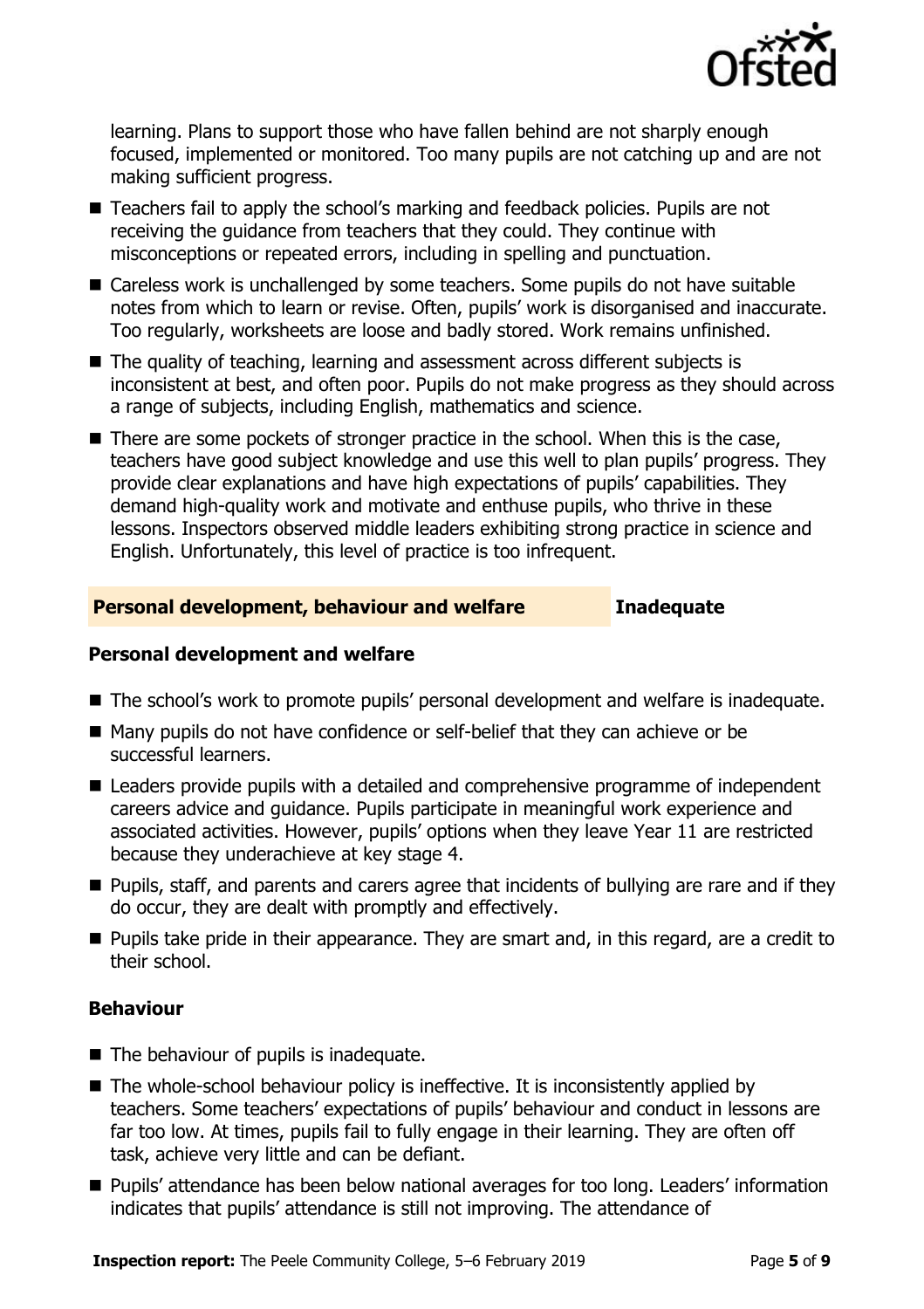

disadvantaged pupils and pupils with SEND is particularly poor.

- The proportion of pupils who are routinely absent is above national averages. The most vulnerable pupils, including disadvantaged pupils and pupils with SEND, are more likely than others to be persistently absent.
- Published information for 2016 and 2017 indicates that the percentage of pupils who are excluded from school for a fixed period or for more than one fixed period is much higher than the national average. The proportion of pupils who are excluded is too high and is rising.
- The internal exclusion room is over used. The reasons teachers select to exclude or 'remove' pupils from lessons to be placed in this facility are too inconsistent. Many pupils are regularly 'removed'. Too much learning time is lost.
- Many pupils are polite, well mannered, friendly and approachable young people. When learning is appropriately pitched, their behaviour is well managed and when they are treated with respect, they thrive.

### **Outcomes for pupils Inadequate**

- For far too long, disadvantaged pupils and pupils with SEND have made inadequate progress across a wide range of subjects, including English and mathematics. This was particularly so in 2017 and 2018. Boys and the most able pupils underachieve considerably.
- **Pupils' progress is not improving. All pupils, but particularly disadvantaged pupils,** pupils with SEND, boys and the most able, continue to underachieve significantly in all year groups. Considerable underachievement is evident across different subjects, including in English, science and mathematics.
- In 2018, pupils' outcomes were worse than in previous years. Pupils' attainment across the eight subjects studied was significantly lower than the average and in the bottom 10% of all schools nationally.
- In 2018, all pupils' progress was significantly lower than the national average. Pupils made significantly poor progress in a range of subjects including English, science and humanities.
- Scrutiny of Year 8 pupils' work, observations of learning and a review of assessments indicate that pupils at the end of key stage 3 are not prepared well for GCSE study in Year 9.
- The vast majority of Year 11 pupils who left school in 2018 secured education, employment or training. However, some pupils will not have accessed courses at the levels at which they should, because they underachieved at the end of key stage 4.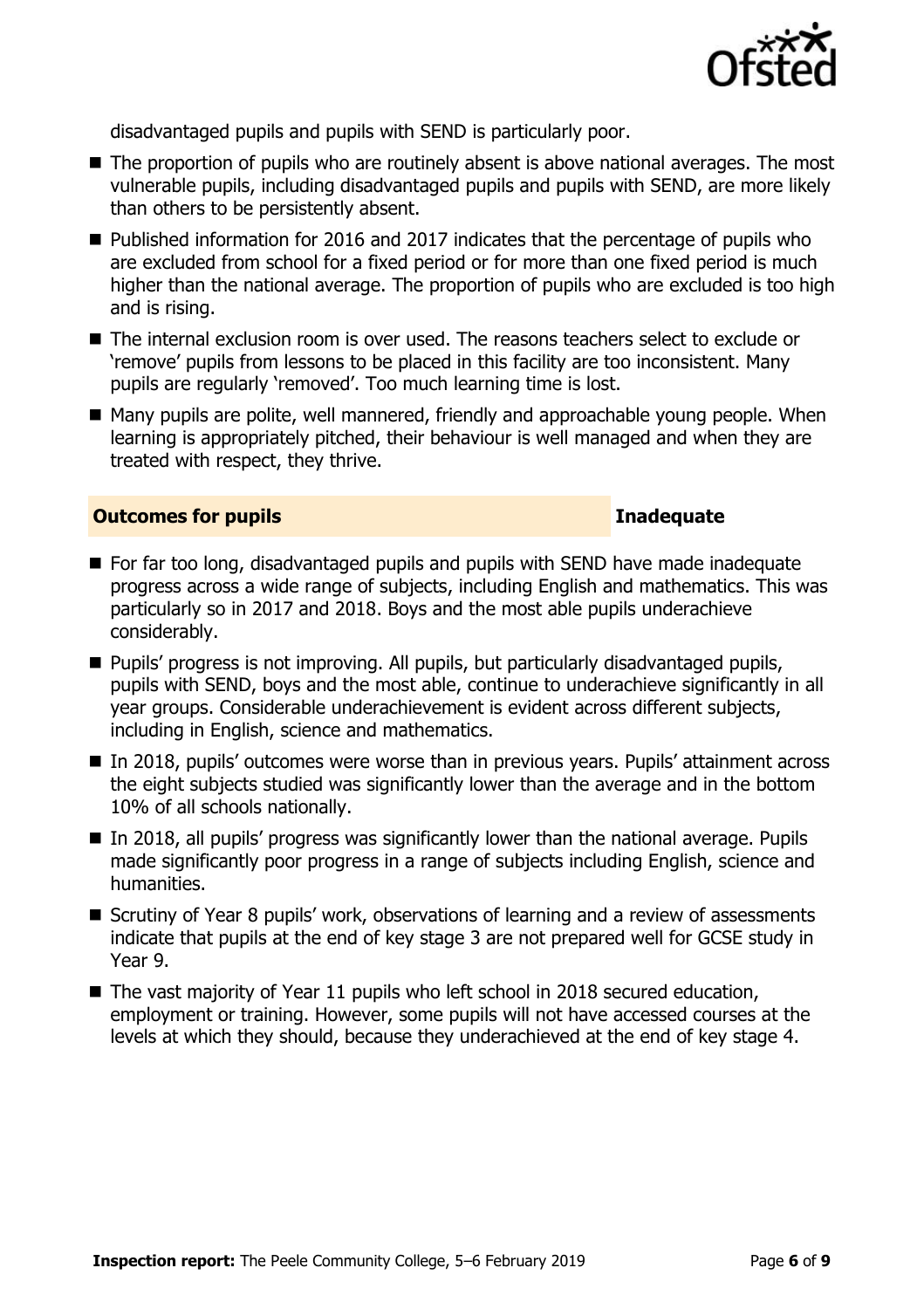

# **School details**

| Unique reference number | 120645       |
|-------------------------|--------------|
| Local authority         | Lincolnshire |
| Inspection number       | 10057660     |

This inspection of the school was carried out under section 5 of the Education Act 2005.

| Type of school                      | Secondary comprehensive     |
|-------------------------------------|-----------------------------|
| School category                     | Maintained                  |
| Age range of pupils                 | 11 to 16                    |
| <b>Gender of pupils</b>             | Mixed                       |
| Number of pupils on the school roll | 624                         |
| Appropriate authority               | The governing body          |
| Chair                               | Andrew Everard              |
| <b>Headteacher</b>                  | Jane Moody                  |
| Telephone number                    | 01406 362120                |
| Website                             | www.peele.lincs.sch.uk      |
| <b>Email address</b>                | enquires@peele.lincs.sch.uk |
| Date of previous inspection         | 11 July 2017                |

### **Information about this school**

- The school is a smaller than the average-sized secondary comprehensive school.
- The proportion of disadvantaged pupils is higher than the national average.
- Most pupils are of White British heritage.
- The proportion of pupils with SEND is higher than the national average.
- The school does not use alternative providers.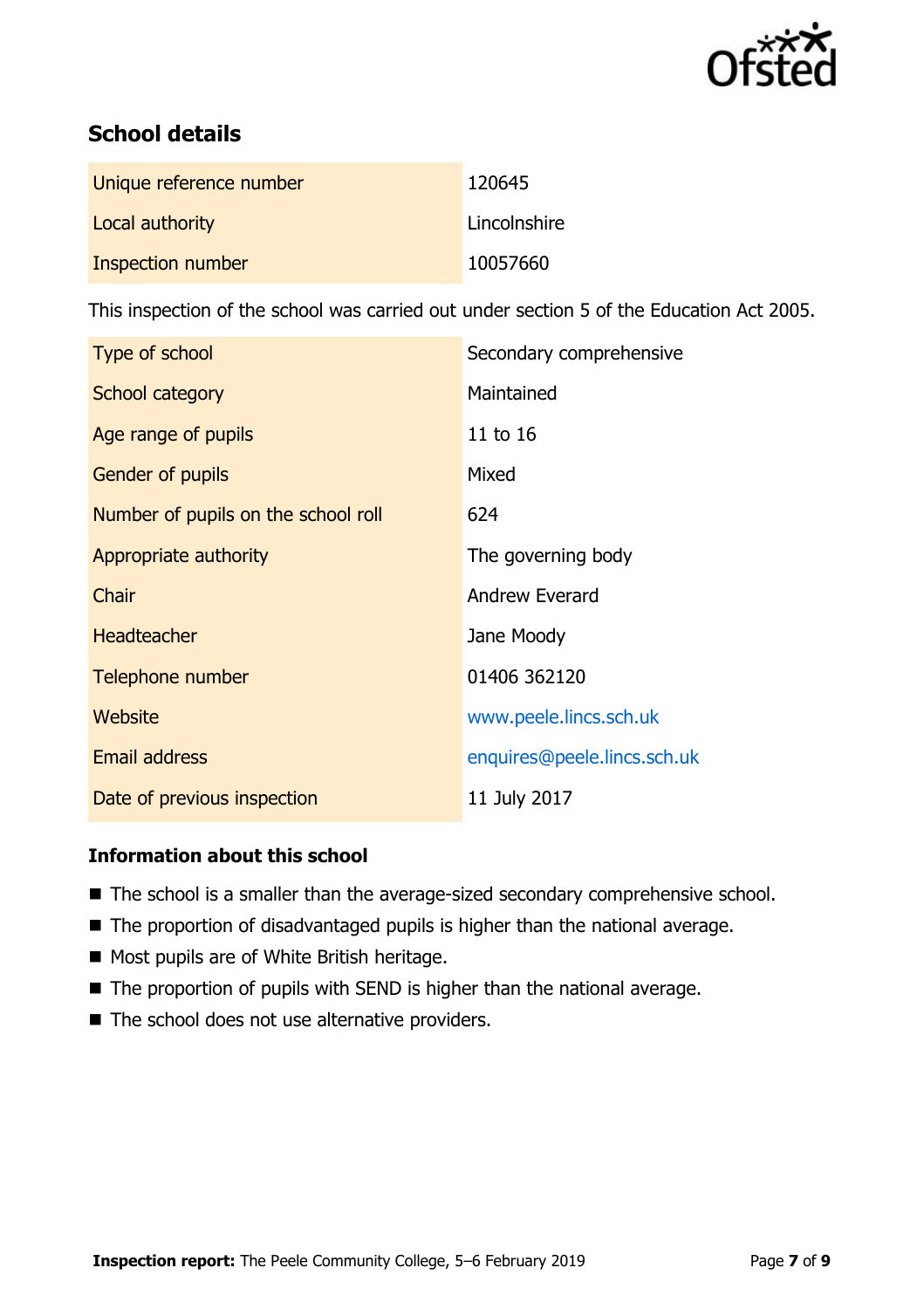

# **Information about this inspection**

- Inspectors observed learning in 25 lessons, across a range of subjects in key stages 3 and 4. Several lessons were observed jointly with leaders. Additionally, series of lessons were jointly observed with the teaching and learning lead. Inspectors attended an assembly.
- Inspectors looked at pupils' work in lessons and samples of the work in the books of pupils in Years 8, 10 and 11.
- Inspectors held a range of meetings, including with the headteacher, senior and middle leaders, the inclusion manager, special educational needs coordinator, head of house, lead for careers information and guidance, and other staff within the school. The lead inspector spoke with governors, including the chair of the governing body.
- The lead inspector spoke with a representative of the local authority and the principal of a local secondary school that is currently providing informal school-to-school support.
- Inspectors observed pupils' behaviour during lessons, before school and during breaktimes and lunchtimes.
- Inspectors spoke formally with pupils in key stages 3 and 4. Inspectors also spoke with pupils more informally in lessons and at breaktime.
- Inspectors scrutinised a wide range of documents, including the school's selfevaluation, its improvement plans, information about the attainment and progress of pupils, records relating to behaviour, attendance and safeguarding, and information on the school's website. They evaluated the effectiveness of external funds to the school, including the pupil premium. An inspector checked the school's single central register and the school's system for recruiting staff, including staff files.
- Inspectors considered the 85 responses to Parent View, Ofsted's online survey. There were 23 responses to the staff survey. There were no responses to the pupil survey.

### **Inspection team**

| Jayne Ashman, lead inspector | Her Majesty's Inspector |
|------------------------------|-------------------------|
| <b>Jackie Thornalley</b>     | Ofsted Inspector        |
| <b>Alastair Ogle</b>         | Ofsted Inspector        |
| <b>Matthew Sammy</b>         | Ofsted Inspector        |